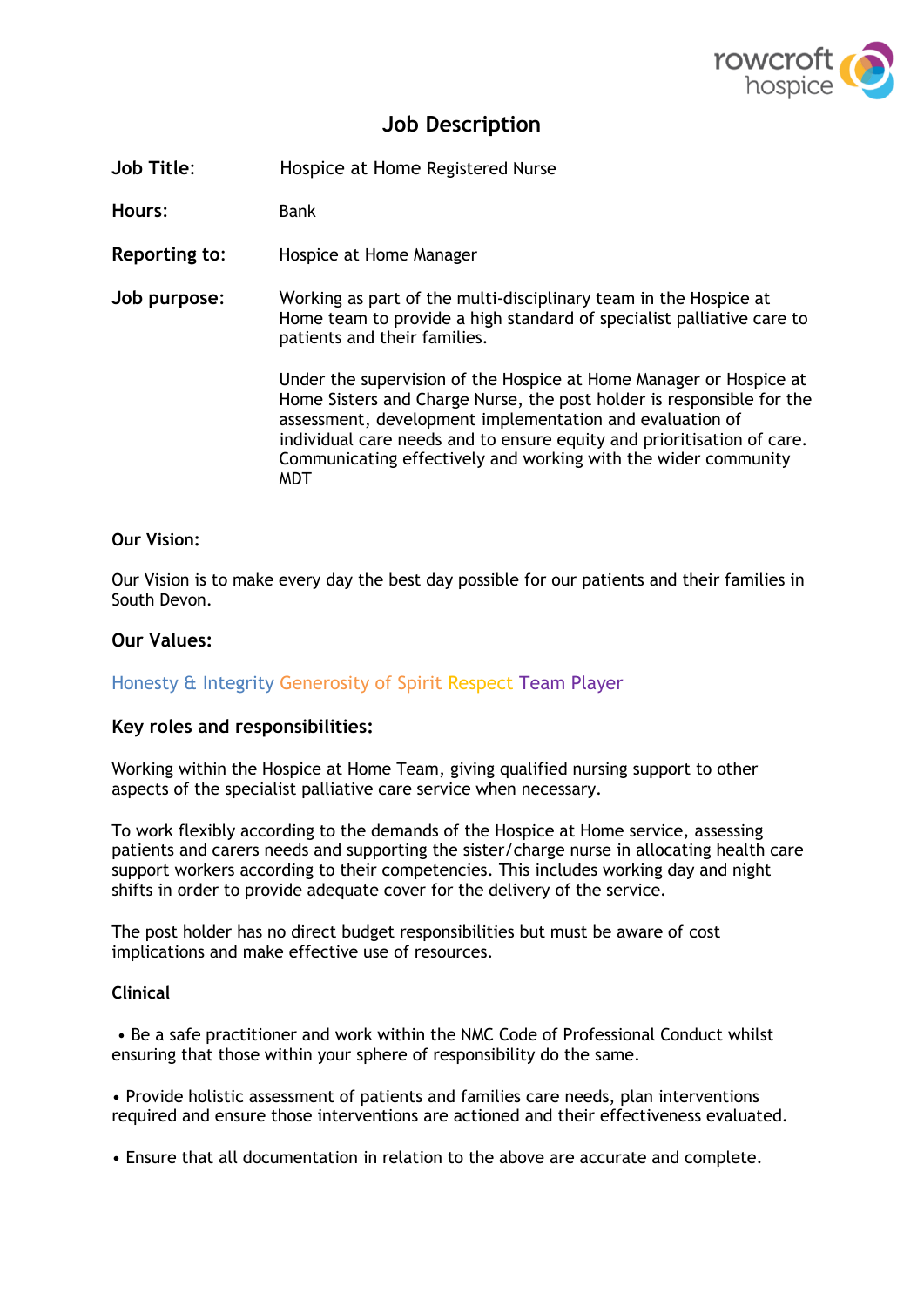• Liaise with appropriate members of the multi-disciplinary team in order to ensure coordination and continuity of care and to adhere to set transfer/discharge protocols.

• work with the team to meet agreed standards and objectives in order to deliver physical, emotional, social and spiritual support of the patients and carers.

- Ensure care is delivered in a style appropriate to the patient's individual needs.
- Work across the 24-hour service.

#### **Educational**

- Participate in further training and maintain a commitment to professional development.
- Contribute to the team development, whenever appropriate.
- Assist with in-service training as required for both employees and volunteers.

Assist with the delivery of both formal and informal teaching as the service requires

#### **Management/Leadership**

• Act as a role model for all colleagues and provide encouragement and motivation in order to achieve clinical goals for service.

• Complement the leadership role of the Hospice at Home Manager, maintaining high standards and ethos of care in their absence.

Under the guidance of the Hospice at Home sisters/charge nurse and manager, take responsibility for duties within the team and support junior team members.

• Be responsible for the development and support of volunteers working within the hospice.

• Actively participate in team meetings and ensure that accurate information is fed back to the appropriate members of the multi-disciplinary team.

• Keep concise records in terms of patient documentation, employee records and your own portfolio.

• Be aware of your accountability and limitations and when necessary to extend your sphere of responsibility in order to ensure safe practice.

• Read and be competent in Rowcroft Hospice policies and procedures.

• Be able to identify the strengths and weaknesses of volunteers and more junior colleagues in order to provide appropriate support.

• Demonstrate your clinical ability by constantly reflecting on your practice and using research as an integral part of such practice.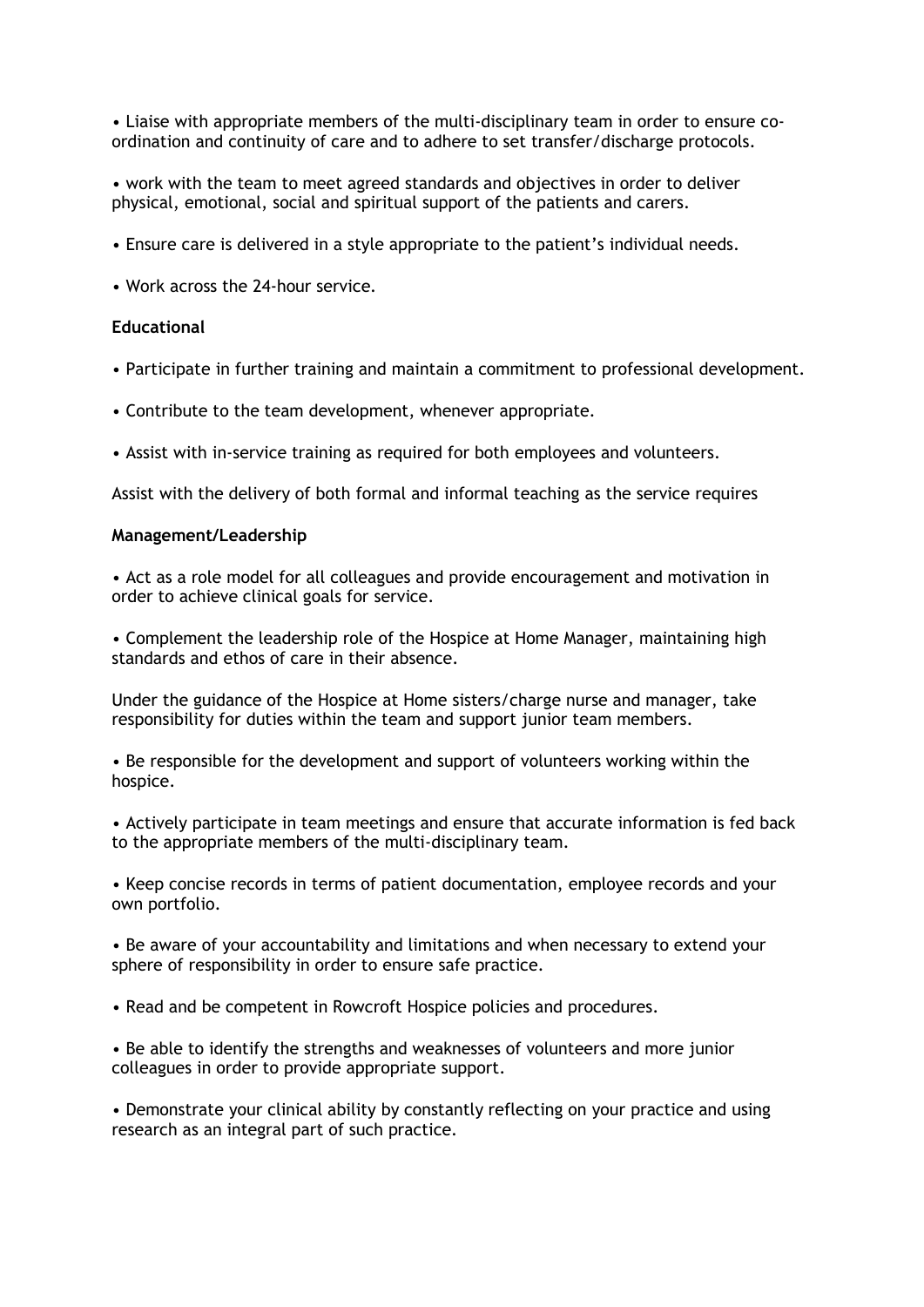# **Quality**

• Actively participate in clinical audits as a means of monitoring and improving standards of care.

• Act as a change initiator/agent when a need to change practice in order to improve quality has been identified.

• Support the clinical team in setting, monitoring and developing standards of care, policies and procedures.

## **KEY RESULT AREAS**

- Complete and maintain all relevant mandatory training.
- Attend at least 2 in house training sessions per annum.
- Actively be involved in 2-3 clinical supervision sessions annually.
- Conduct or support 1 audit per annum.

## **COMMUNICATIONS AND WORKING RELATIONSHIPS**

The postholder will have the most frequent contact with:

Hospice at Home Manager

Hospice at Home Team

Inpatient Unit Modern Matron and her deputies

Director of Patient Care and her deputy

- Nursing Team and MDT
- Volunteers
- Community Team (Rowcroft)

This list can never be exhaustive but covers most of the work you'll be doing. What it can't replace is talent, initiative and a commitment to great customer service.

# **Infection Prevention**

All Rowcroft employees both clinical and non-clinical are required to adhere to our Infection Prevention and Control Policies and make every effort to maintain high standards of infection control at all times to reduce the burden of Healthcare Associated Infections, including MRSA.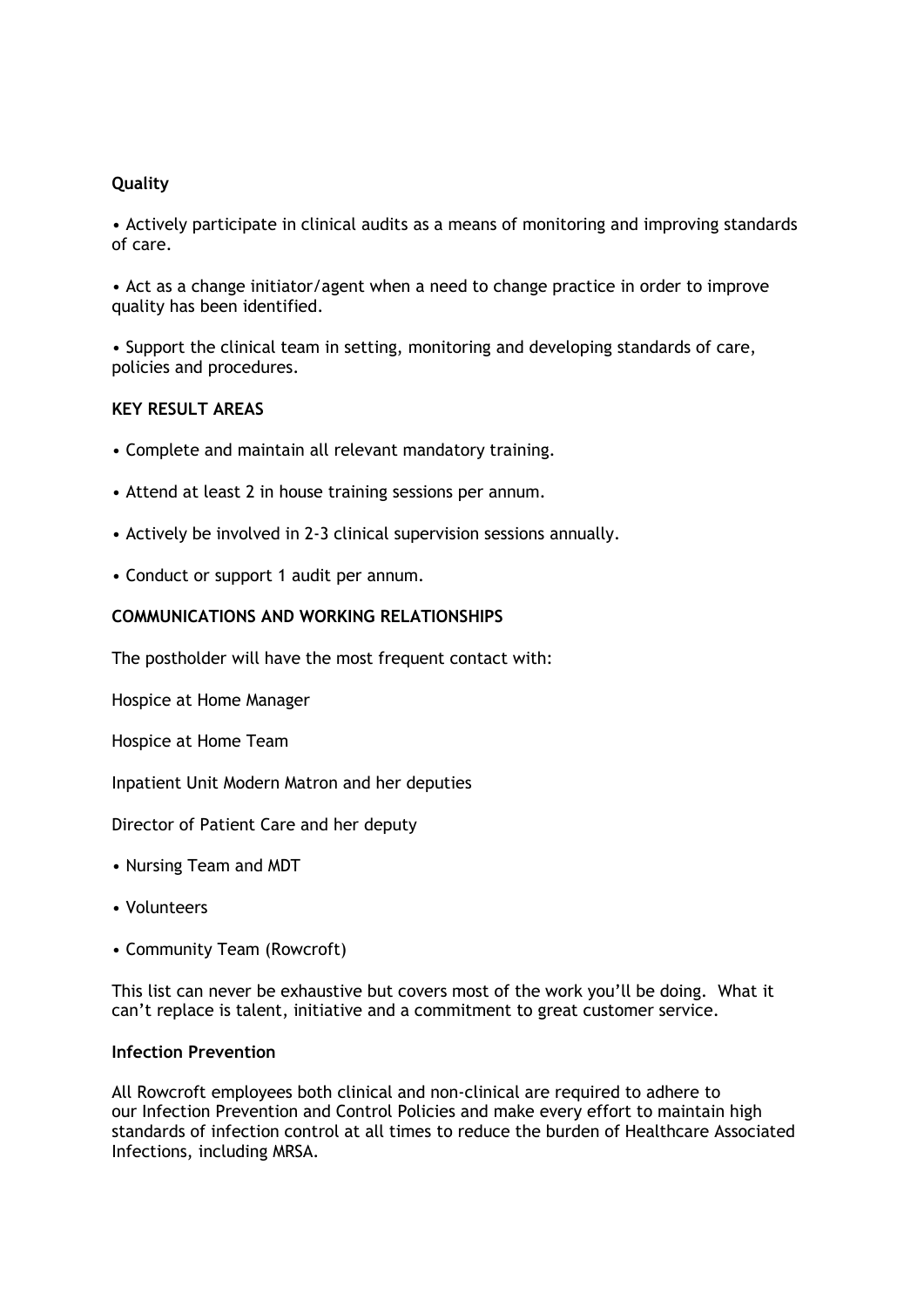You agree to the following responsibilities:

- 1. To decontaminate your hands prior to and after direct patient care or contact with the patient's surroundings;
- 2. To take part in mandatory infection control training provided;
- 3. To responsibly manage your own infections (other than common colds and illness) that may be transmittable to patients, including contacting Occupational Health for guidance.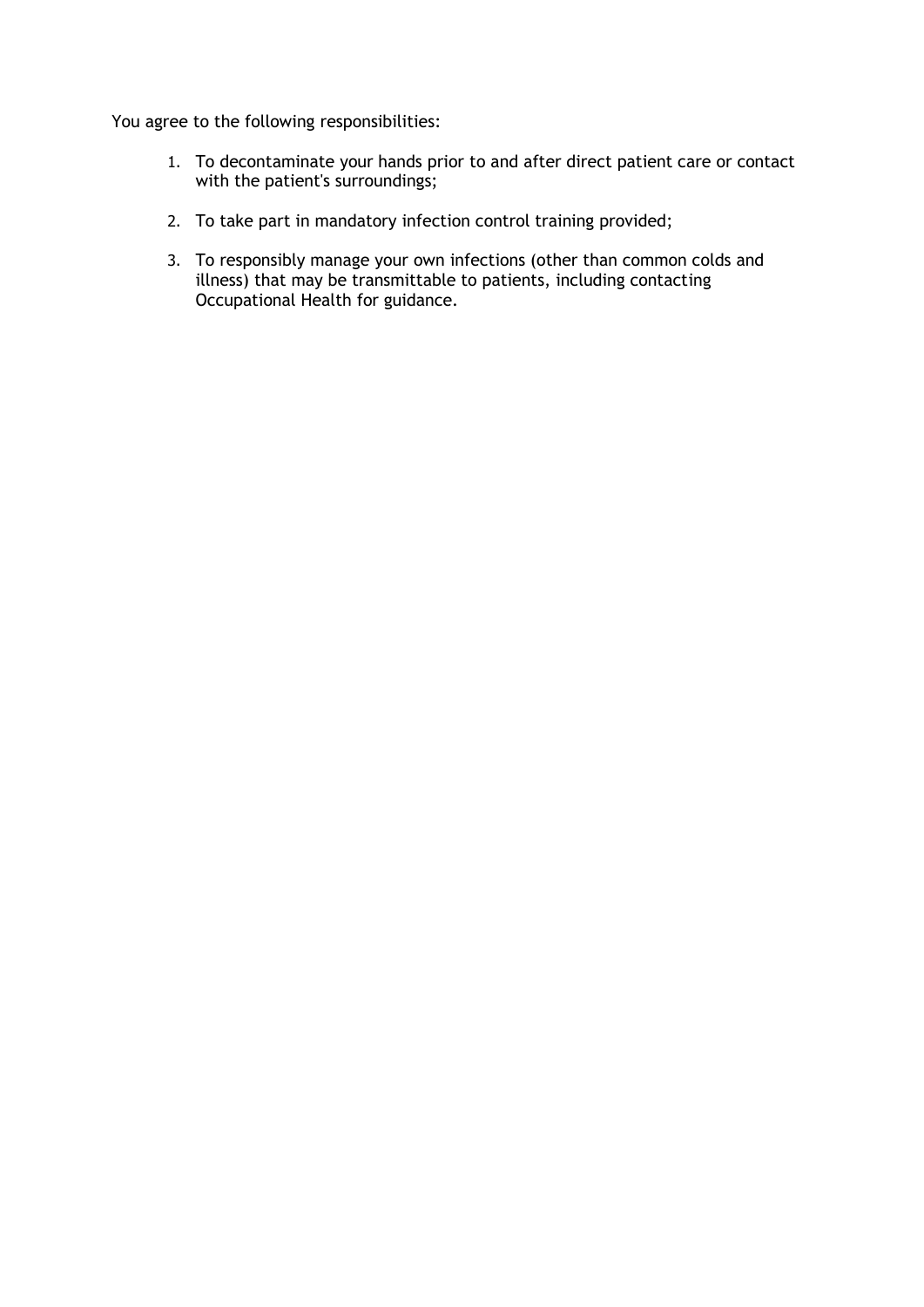# **PERSON SPECIFICATION Registered Nurse**

| <b>Attribute</b>                | <b>Essential Requirements of the post holder</b>                                                                                                                                                                                                                                                                                                                                                                                                                                                                                       | <b>Desirable Requirements of</b><br>the post holder                                                                                                                                                             |
|---------------------------------|----------------------------------------------------------------------------------------------------------------------------------------------------------------------------------------------------------------------------------------------------------------------------------------------------------------------------------------------------------------------------------------------------------------------------------------------------------------------------------------------------------------------------------------|-----------------------------------------------------------------------------------------------------------------------------------------------------------------------------------------------------------------|
| Qualifications<br>and Training  | Registered nurse on Part One (Adult) of the<br>register.<br>Commitment to ongoing professional<br>development.                                                                                                                                                                                                                                                                                                                                                                                                                         | Relevant qualification in<br>palliative care/Care of the<br>Dying or qualification through<br>experience.                                                                                                       |
|                                 | Sound understanding of palliative care.                                                                                                                                                                                                                                                                                                                                                                                                                                                                                                |                                                                                                                                                                                                                 |
| Knowledge<br>and Skills         | Evidence of assessment and care planning<br>skills.<br>Demonstrates an application of evidence-<br>based practice to nursing care.                                                                                                                                                                                                                                                                                                                                                                                                     | Medicine management,<br>including syringe pumps.<br>Experience with CVC lines.                                                                                                                                  |
|                                 | Proven ability to prioritise workload.<br>Good interpersonal skills including written and<br>verbal communication skills.<br>Competent with IT. Experience of using an<br>electronic database for record keeping                                                                                                                                                                                                                                                                                                                       | Counselling course.<br>Mentorship module.<br>Teaching module                                                                                                                                                    |
| <b>Experience</b>               | Proven experience of contributing effectively<br>within a Multi-disciplinary team.                                                                                                                                                                                                                                                                                                                                                                                                                                                     | Community experience.<br>Teaching experience/<br>qualification.<br>Hospice experience.<br>Previous experience in end of<br>life care.                                                                           |
| Personal<br><b>Requirements</b> | An awareness of own limitations and when to<br>refer to other members of the Multi-<br>disciplinary Team.<br>Demonstrates sensitivity and an insight into<br>the needs of patients and their families.<br>Leadership through creative problem solving, a purpose, values and strategy<br>positive can-do attitude and a willingness and<br>desire to ensure all who come into contact<br>with Rowcroft have the best possible<br>experience.<br>A desire to be part of a committed and<br>hardworking team in line with the ethics and | Willingness to educate other<br>members of the MDT. Led or<br>been involved in change in<br>practice, including planning<br>implementing and evaluating.<br>A good understanding of the<br>of Rowcroft Hospice. |